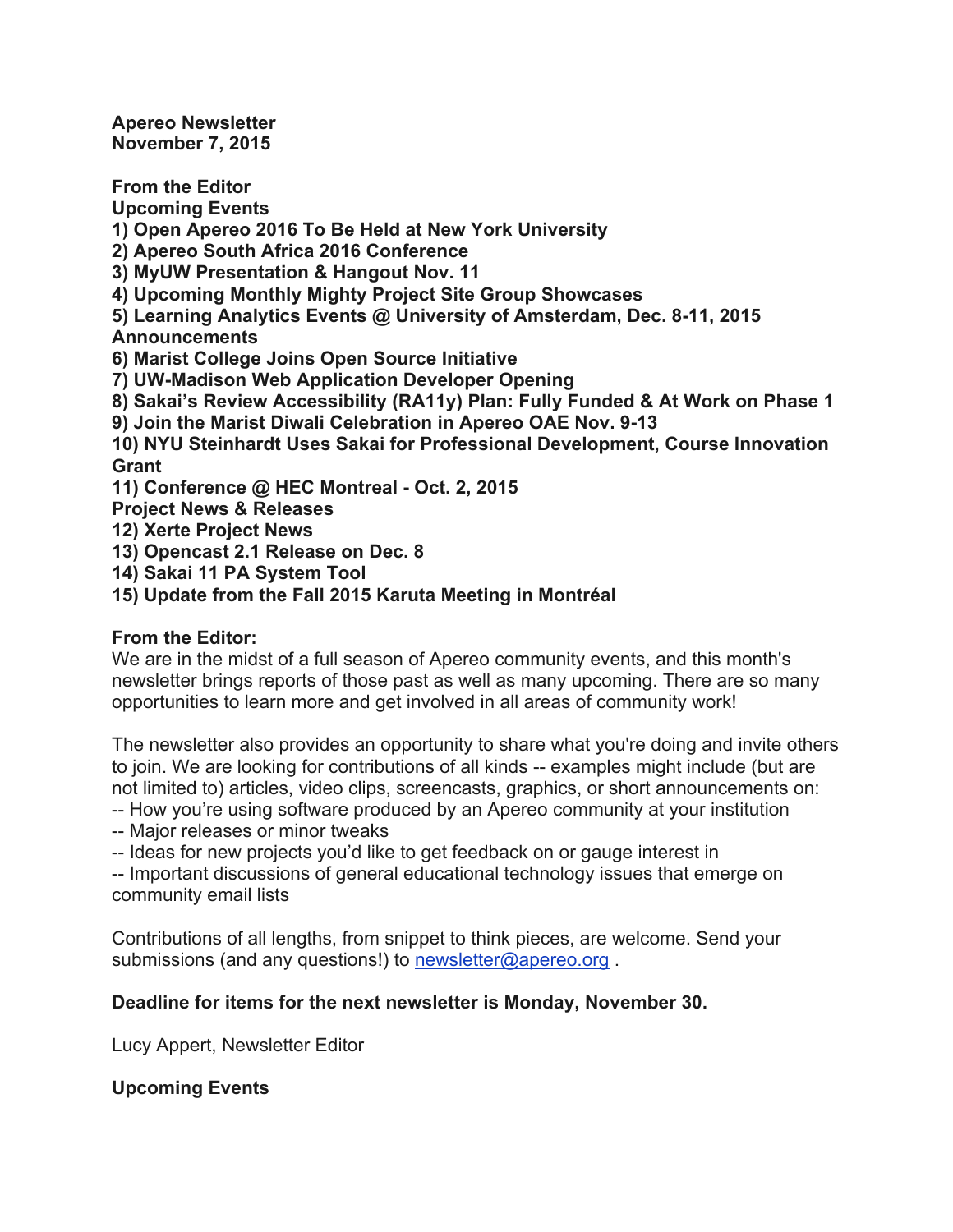## **1) Open Apereo 2016 To Be Held at New York University**

I am pleased to announce that Open Apereo 2016 will take place at New York University's Washington Square campus in New York City on the 24th and 25th May 2016. The event will be preceded by a day we're calling the "Open Summit" - an opportunity for open initiatives in education to share best practices, state-of-the art and strategic directions. Apereo is leading the development of this event together with the Open Source Initiative (OSI). We believe it will be a significant opportunity to develop alignments and meeting points across a range of higher ed open activities. Registration, program and hotel information will become available over the coming months – but hold the 22nd-25th May!

As in previous years, we're seeking the maximum involvement of the Apereo Community in organizing the conference. If you would like to serve on the Program or Planning Committee for Open Apereo 2016, please drop me a line at ian.dolphin@apereo.org

-- Ian Dolphin, Executive Director, Apereo Foundation

## **2) Apereo South Africa 2016 Conference**

The APEREO SA 2016 conference will be held on premise at UNISA in Pretoria, South Africa on the 9th and 10th of March 2016. No registration fees. **Contact:** elsabe@opencollab.co.za | +27 12 640 3517 | +27 82 463 1919

-- Elsabe Botha

## **3) MyUW Presentation & Hangout Nov. 11**

A Hangout, on Air no less, on November 11th, at 2pm Central, surveying the new MyUW and the software components that make it up.

The idea is a broad, feature-focused, product-focused presentation, showing and talking through what features the new MyUW is delivering, what's working, and emphasizing that this is built with free and open source components backed by a uPortal instance. Other campuses can be inspired to implement parts of this locally. Others gain a leg up on progress, MyUW gains potential collaborators. Everyone wins.

https://plus.google.com/events/cu1qpp19uelsedr3h6qirkpvgbs

This follows up on the hopes articulated by uPortal steering at

http://thread.gmane.org/gmane.comp.java.jasig.uportal/18512 -- Andrew Petro

# **4) Upcoming Monthly Mighty Project Site Group Showcases**

Ever wish you could see and explore what other institutions are doing with Sakai? Do you feel you may be using project sites in a unique way and wondering who else out there may be doing the same? The Mighty Project Site group exists for these very reasons!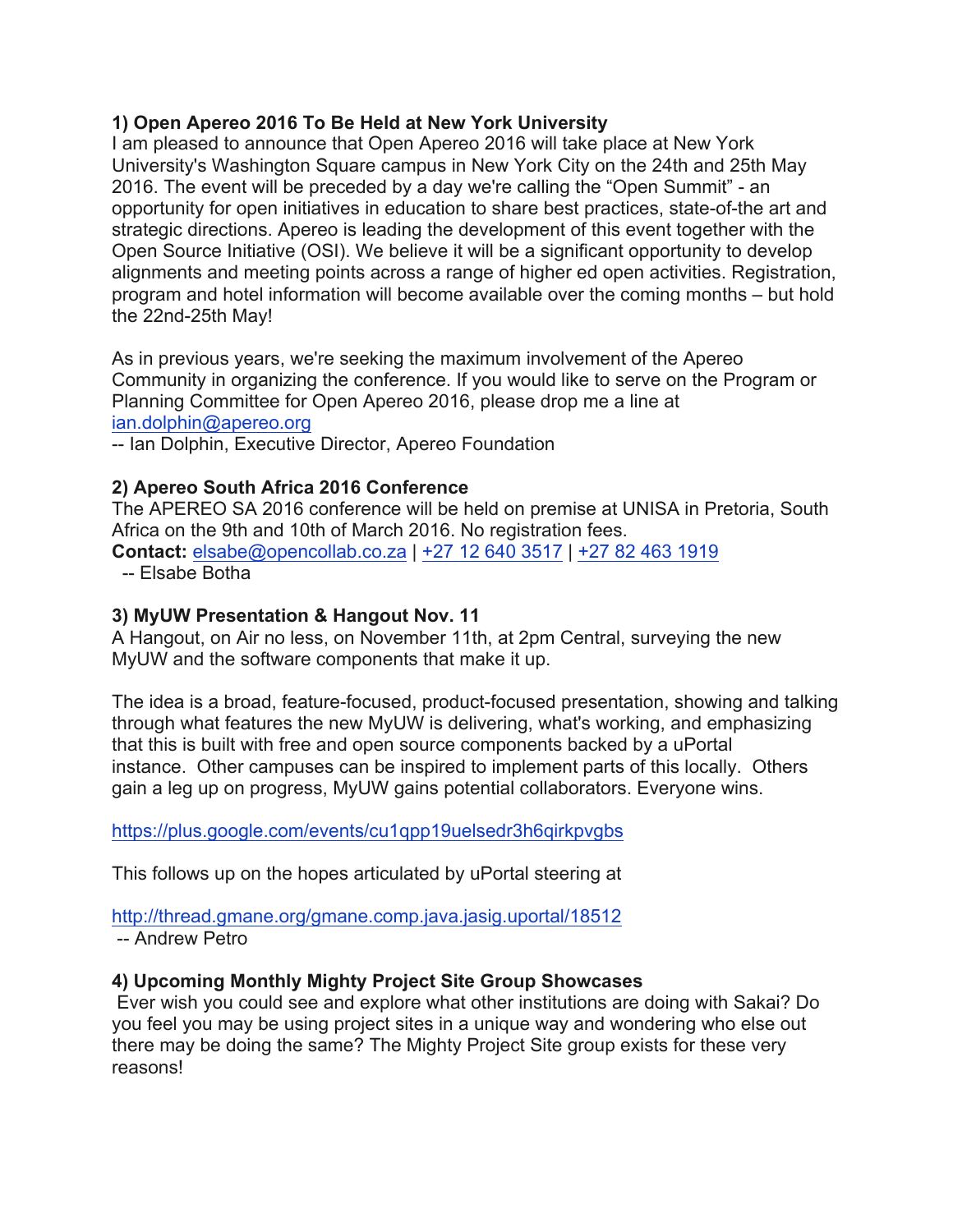This group originated as a result of a session at 2014's Sakai Virtual Conference, and has been meeting monthly ever since. This collaborative and supportive group includes teaching faculty, educational technologists, and IT personnel, which spans backend/administrator, front-end/trainer, and teacher expertise with Sakai. Our mission is to work towards benchmarking standards of use of project sites in Sakai through collaboration and showcasing of our institutions' instances of Sakai.

Our upcoming monthly meetings will be a series of Sakai showcases, during which the presenter will highlight a variety of aspects about their instance, such as use of course vs. project sites, common tools, roles/permissions, general support challenges, site host, site creation policies, etc.

If you want to see what other institutions are doing, then don't miss out! The dates, and "showcasers", are as follows:

- Nov 9, 2015 Trisha Gordon, University of Virginia
- Dec 14, 2015 Jennifer Loudiana, Walsh University
- Jan 11, 2016 Sarah Kentner, Loyola University Chicago
- Feb 8, 2016 Harold Hale, Antioch University
- March 14, 2016 Adam Marshall, University of Oxford
- · April 11, 2016 Rebecca Taylor, Canadian Memorial Chiropractic College

If you'd like to join in, or would like to request more information, please email Rebecca Taylor at rtaylor@cmcc.ca!

-- Rebecca Taylor

## **5) Learning Analytics Events @ University of Amsterdam, Dec. 8-11, 2015**

The Apereo Learning Analytics Initiative (LAI) in conjunction with SURF, LACE, and the ICTServices at the University of Amsterdam are pleased to announce two events. The first is a national code jam based on the Open Dashboard. This two-day event will consist of hacking at learner activity data and creating supporting dashboards. This is the third of a series of code jams; the last event was at LAK15. The infrastructure provided includes the full range of applications in Apereo LAI's arsenal. We plan to follow on the code jam with further opportunities including a hackathon supported by the JISC national LA infrastructure as part of LAK16.

The second event is a one-day International seminar also held at the University of Amsterdam and sponsored by LACE on the subject of Institutional readiness.

If you find yourself in Holland and have a coding/community/planning itch, please join us. If you have any further questions or wish to replicate or share resources from an event, feel free to contact Alan Berg: analytics-coordinator@apereo.org -- Alan Berg

#### **Announcements:**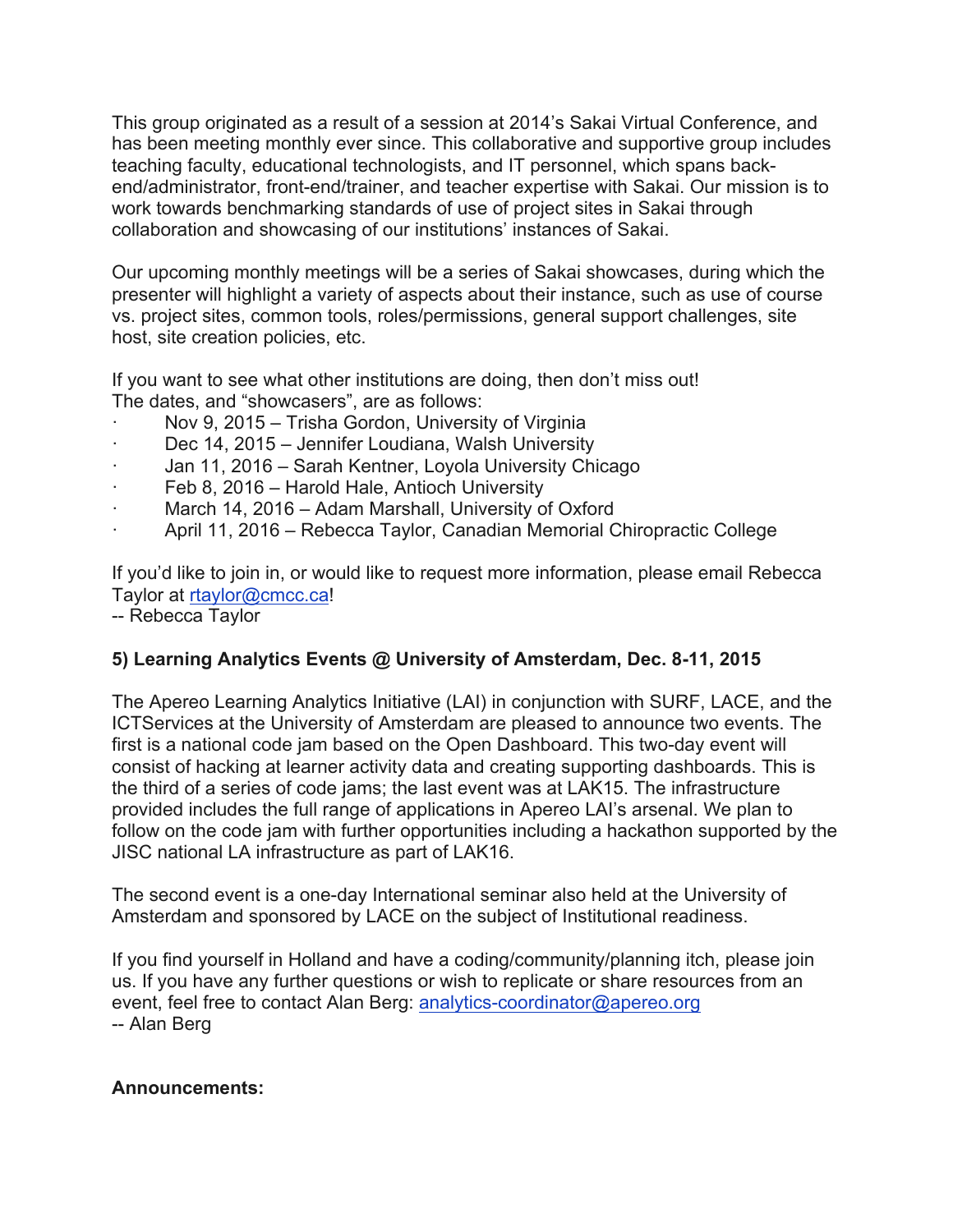## **6) Marist College Joins Open Source Initiative**

Many within the Apereo community may not know that the Apereo Foundation is an Affiliate Member of the Open Source Initiative (http://opensource.org), as is the Xerte Project (http://www.xerte.org.uk/index.php?lang=en) which recently graduated from Apereo Incubation (https://www.apereo.org/incubation). In June of 2015 the OSI announced the extension of its Affiliate Member Program to include institutions of higher education (http://opensource.org/node/752) and in August announced admission of its first member form the higher ed community, the University of Souther Queensland (http://opensource.org/node/770). This month the OSI announced Marist College has joined as well. Marist is an important supporter and contributor to not only the advancement of open source software within colleges and universities, but within the Apereo Foundation as well. The OSI is very excited that their experiences in adoption, development and advocacy can inform the OSI's work within higher education and help shape the Affiliate Member Program to best serve institutions exploring, using and producing open source software.

The OSI welcomes and thanks the Apereo community--the projects, the people, and the institutions--for all of your support of open source software. Affiliate Membership is available at no charge and allows institutions of higher education to directly participate in the development and direction of the Open Source Initiative. You can learn more about the OSI's Affiliate Member Program, its benefits and how your institution can join, at: http://opensource.org/affiliates

-- Patrick Masson

## **7) UW-Madison Web Application Developer Opening**

UW-Madison is looking for someone to join the MyUW portal team. If you have had the opportunity to meet some of our team members online or at a conference, you likely know it is a fun and lively team proudly delivering an innovative uPortal-based solution to over 100,000 students and staff throughout the University of Wisconsin System. We offer a lot of flexibility and are very family friendly! To learn more or to apply, see https://www.doit.wisc.edu/jobs/web-application-developer/

-- Jim Helwig

#### **8) Sakai's Review Accessibility (RA11y) Plan: Fully Funded & At Work on Phase 1**

The RA11Y Plan (Review Accessibility Plan - accessibility drops 11 words, and looks like a pair of letter l's, to make "*rally*") is an initiative by the Sakai Accessibility Working Group to commission a substantive review of Sakai's accessibility by a respected thirdparty with a goal of obtaining a certification, including a VPAT and WCAG2-based review, that would assure potential adopters and current users alike.

The plan itself is outlined here https://confluence.sakaiproject.org/display/2ACC/rA11y+Plan.

The Sakai Accessibility Working Group would like to thank the organizations that pledged \$61,000 and 60 hours of in-kind development. Thanks to: Apereo, Durham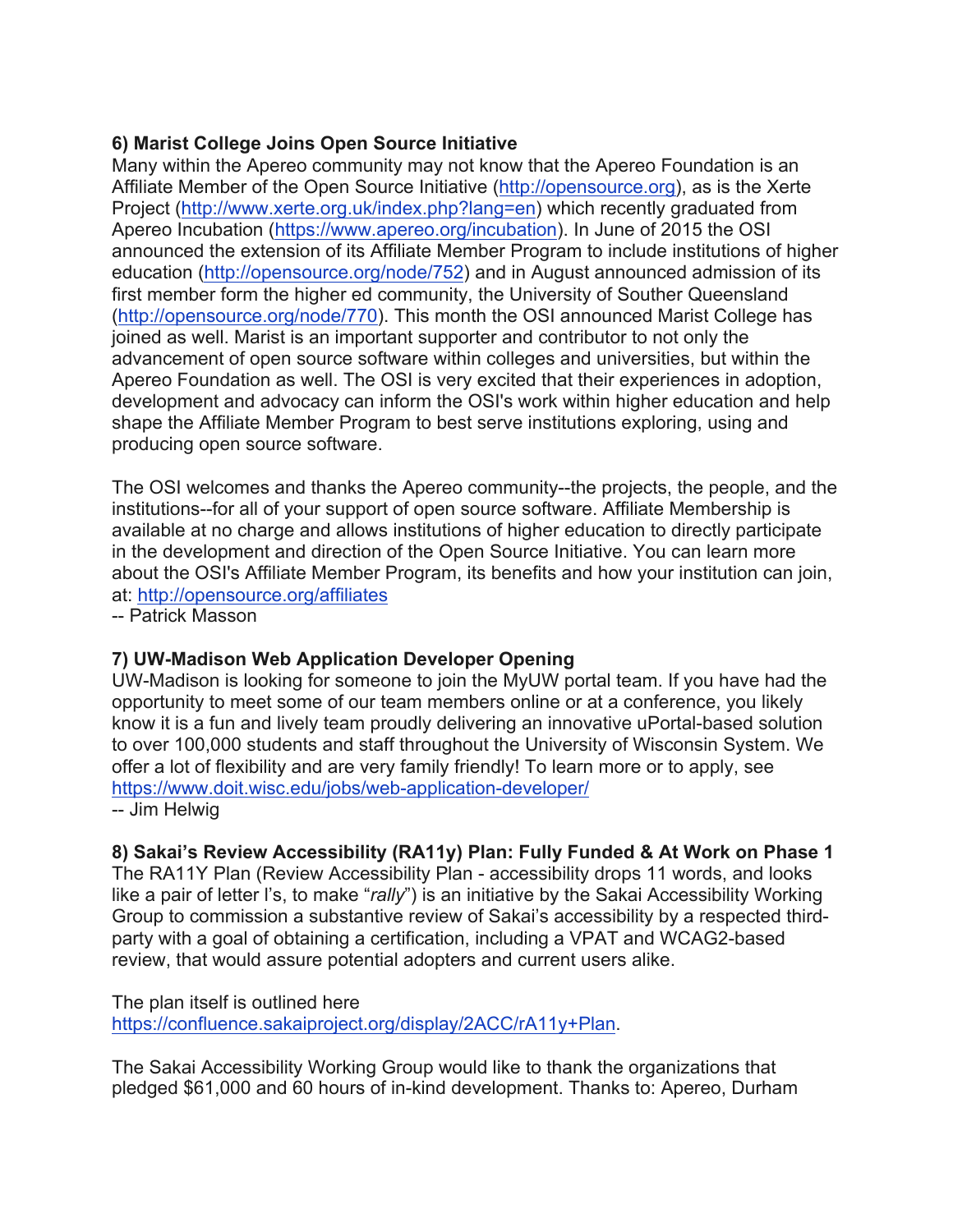Tech University, Tufts University, Oxford University, Pepperdine University, Longsight, and Brock University.

Everyone involved in creating Sakai and other Apreo projects wants our projects to have a positive impact on all who encounter them. Sakai has a good history of accessibility but resources are limited and new developments in Sakai need to be reviewed and brought up to standard.

The rA11y plan address the Sakai project's need to transition from a project with deep resources around accessibility testing within it to seeking out commercial support with community funds to support the work. These ebbs and flows of resources are typical of many long-term projects.

Members of the Sakai Accessibility Working Group are currently selecting a respected third party to review of Sakai 11's accessibility. After the group is selected and completes a report based on sample content and configurations of Sakai, the work on other requirements associated with report will be brought to the community for remediation and review. Through commissioning work and asking for volunteers to work on areas of interest, Sakai can work towards not only being a being a more accessible LMS, but also one that can make that claim with certainty.

To learn more about this initiative please check-out the rA11y plan web site at https://confluence.sakaiproject.org/display/2ACC/rA11y+Plan, join the Sakai Accessibility Working Group bi-weekly call (detals at https://confluence.sakaiproject.org/display/2ACC/Sakai+Accessibility+Working+Group+ Teleconference ) or follow the Sakai Development mailing list

-- Matt Clare and The Sakai Accessibility Working Group

#### **9) Join the Marist Diwali Celebration in Apereo OAE Nov. 9-13**

At Marist College this fall, the department of Academic Technology, the Center for MultiCultural Affairs, and the School of Communication and the Arts, along with our international students from India have all partnered to create a multifaceted Diwali celebration. We have already held a successful workshop on rangoli (sand painting) and are working on the culmination of our Diwali celebration that will take place November 9th - 13th. Throughout the week, on our campus we will be having an Indian exhibit, displaying artifacts, photographs, jewelry, and clothing. We will hold mehendi workshops (henna hand painting) and then culminating the week with a celebratory fashion show and party with food, music and dance.

In addition, we are sharing our story of building and celebrating Diwali via the Open Academic Environment (OAE) and we are inviting other institutions to share their stories, pictures and videos as well. Joining is easy -- just click here: https://network.unity.ac/signup

PS. If you are sharing your celebrations on any other social media site, please use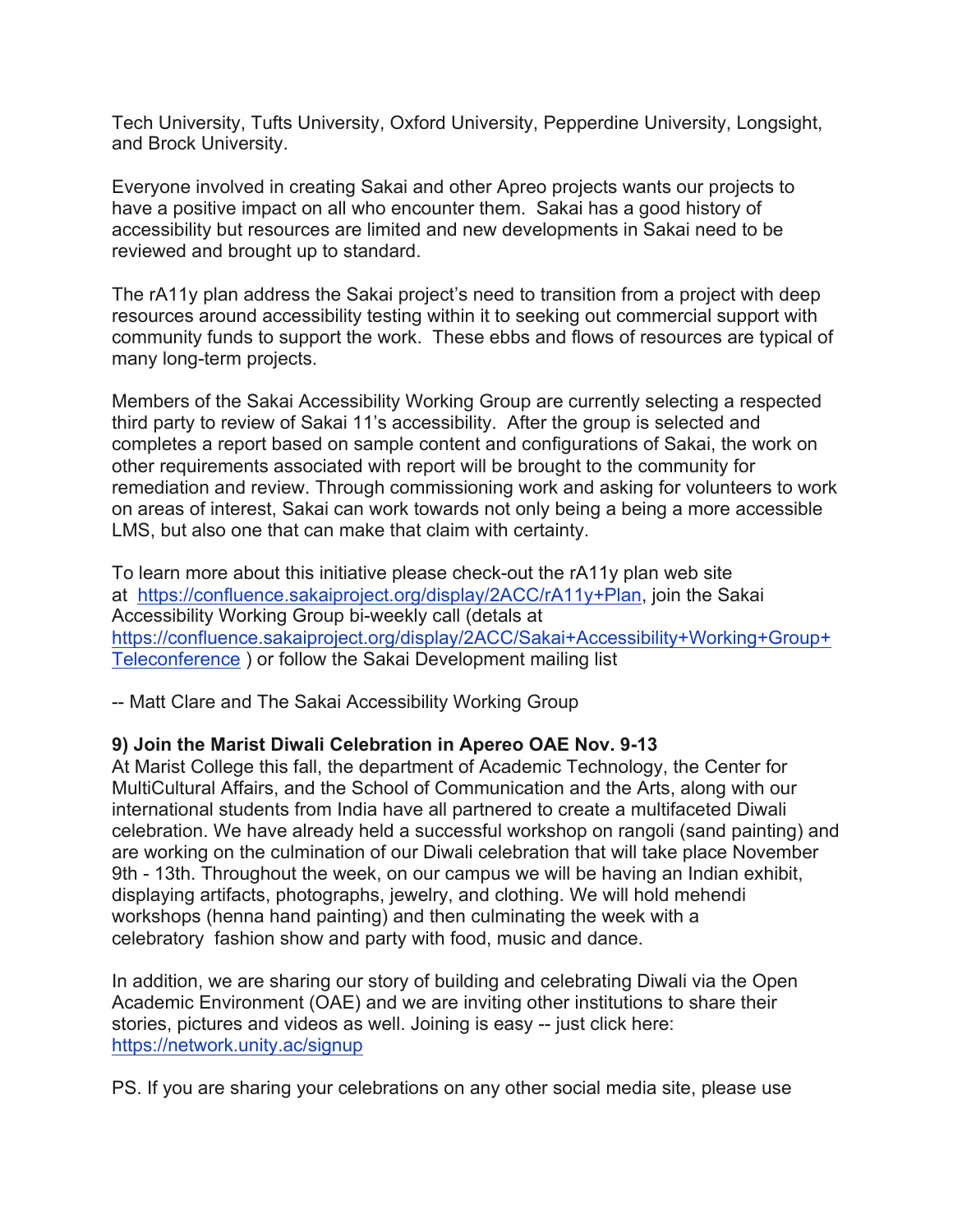#mydiwali #my(insert your campus name) for example: #mydiwali #mymarist #myoxford

-- Dede Hourican

#### **10) NYU Steinhardt Uses Sakai for Professional Development, Course Innovation Grant**

This summer Steinhardt School of Culture, Education, and Human Development at NYU hosted its first Course Innovation Grant program supporting the development of technology-enhanced courses. Thirteen faculty (representing twelve courses) were selected for the inaugural eight-week professional development program.

The goal of the course innovation grant was twofold: to support individual course enhancements and to provide a group professional development experience for faculty. For the twelve courses enhanced with technology, approximately seven leveraged Sakai as a primary technology resource, supporting flipped and blended environments to fully online courses. Almost all courses involved used at least more than one technology solution within their newly enhanced courses.

The professional development component leveraged Sakai as the online course site environment. A curriculum was developed based on the ADDIE model, an instructional design framework. Faculty members were enrolled within a course site as students where they submitted assignments, participated in online discussions and interacted with weekly modules released by the Lessons tool.

-- Jeffrey Lane

#### **11) Conference Report: HEC Montreal - Oct. 2, 2015 : "L'éducation supérieure à l'ère du logiciel libre. Partage d'expériences en France, au Québec et à l'international."**

Apereo along with ESUP-Portail, its sister organization, were invited to participate in a conference dedicated to open source in Higher Education in Montreal. Representatives of both foundations were able to share their experience on how to develop and promote open source solutions in higher ed institutions. Participants were given a glimpse of projects such as OAE, Karuta, and the Learning Analystics Initiative to illustrate how our model, based on collaboration, helps achieve great things and how it benefits the Higher Ed community.

Another session focused on the ESUP-Portail Consortium to describe its goals and organization (*the community, the working groups, its relationship with the French Ministry of Higher Ed, etc.*), explain its involvement with the Apereo Foundation and provide examples of actual projects conducted at a national level.

The panel discussion was a highlight of the event and a perfect way to conclude that conference as it helped the audience better understand our missions and how we implement them by pooling resources, building partnership with organizations with similar goals, and using an incubation process, among other strategies.

-- Mathilde Guerin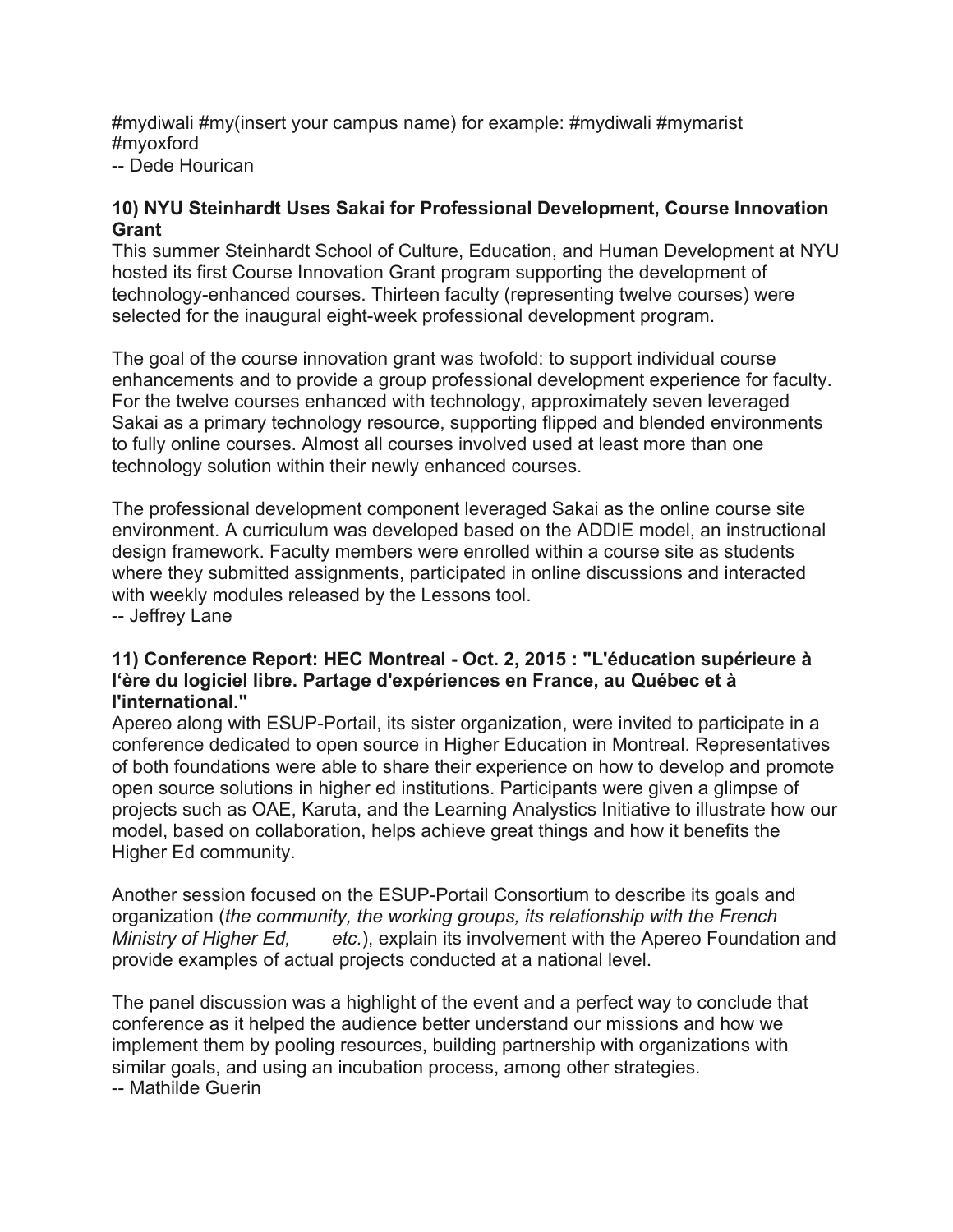#### **Project News & Releases**

#### **12) Xerte Project News**

The Xerte Project's team of developers are working toward the release of Xerte Online Toolkits v3.1 at the end of November. v3.1 will be the team's second release in 2015, and will contain a number of new features and fixes. In particular, the release will include a completely overhauled setup utility, with thanks to Leonard Johnson; the first steps toward a much more responsive suite of templates, with responsive text adapting to different sized windows and devices, a new 'dictation' template that will complement the existing templates designed with language learning in mind. We've noticed that the new themes introduced in v3.0 are really popular with our users and we have extended the range of themes available. We have also fixed dozes of issues that have surfaced since the release of v3.1 back in the summer: v3.1 will be our best release to date! -- Julian Tenney

#### **13) Opencast 2.1 Release on Dec. 8**

As next major release, Opencast 2.1 is to be released on December 8, 2015. The release process strives forward and we are currently in the public QA phase. Test servers can be found at:

- http://octestallinone.virtuos.uos.de
- http://testallinone.usask.ca

Opencast 2.1 brings several small additions to the administrative user interface and the player, but most importantly, it upgrades at lot of the underlying OSGI architecture by switching to Apache Karaf as new OSGI runtime.

Apart from this major release, the 1.6.3 maintenance release is planned for November 1st and the 2.0.2 maintenance release for December 15th. -- Lars Kiesow

#### **14) Sakai 11 PA System Tool**

The PA System tool, available in the upcoming Sakai 11 release, provides application administrators with the ability to deliver customizable system-wide or targeted alerts to users in their Sakai instance. These may take the form of dismissible, rich-text popup alerts or simple text banners, color-coded by alert severity. All alerts are centrally managed through the PA System tool within the Sakai Admin Workspace and can also be controlled via a set of RESTful APIs.

Popup alerts are modal windows that users see upon logging into the system. These popups may be temporarily or permanently dismissed by the user. The content of these alerts allow for rich HTML content/formatting.

Banner alerts, similar to notification banners in mobile operating systems, appear at the top of the user interface and are designed for delivering simple and concise information to users. These alerts can be pushed to all users or a targeted subset of users.